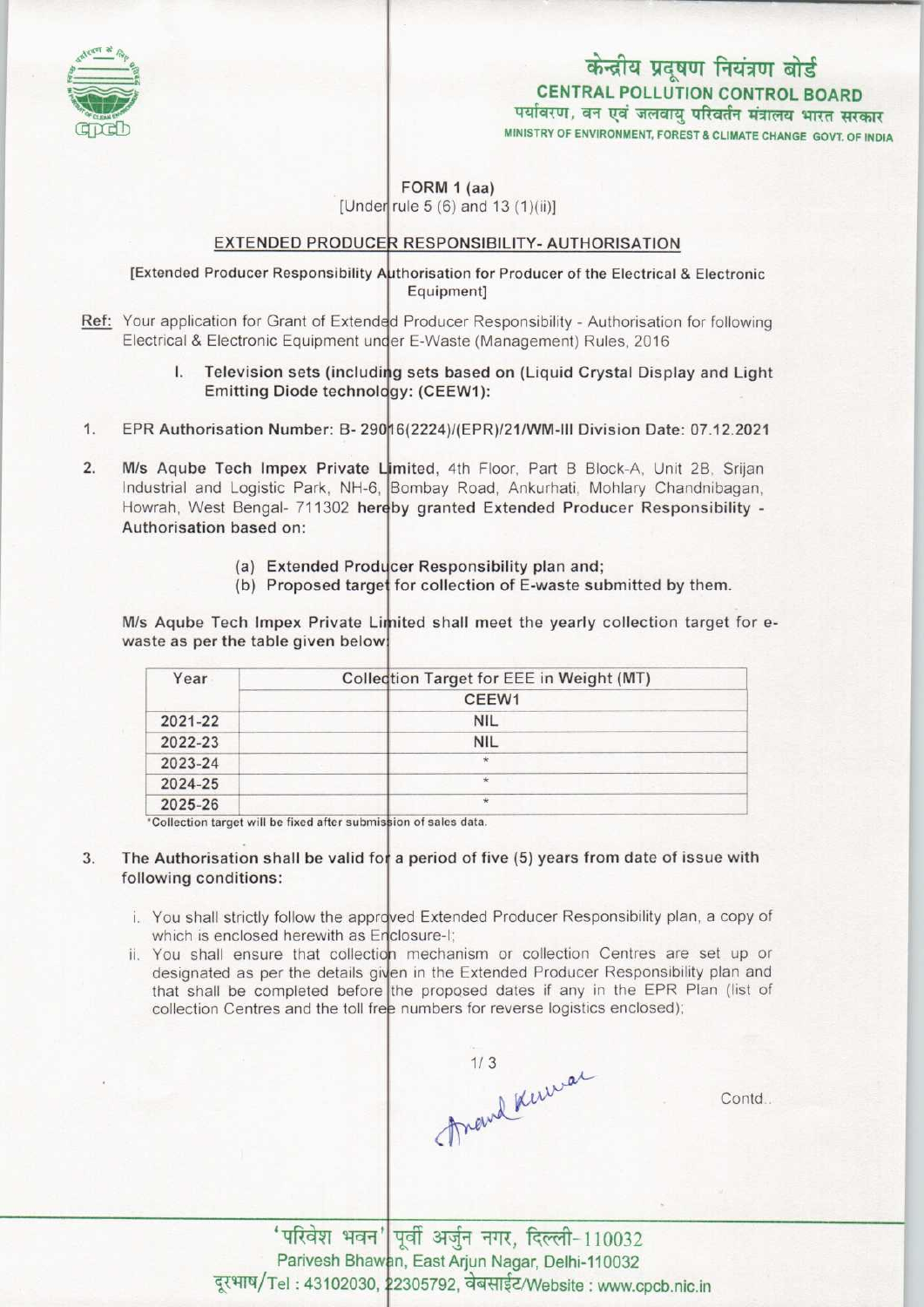

From pre page....

- iii. You shall ensure that all the collected e-waste is channelized to your PRO's (M/s Hulladek Recycling Pvt. Ltd., 4 D.L Khan Road, Block B, Flat-401, 4<sup>th</sup> floor, Kolkata-700025) and records shall be maintained at recycler/dismantler and your end
- iv. You shall maintain records, in Form-2 of these Rules, of e-waste and make such records available for scrutiny by Central Pollution Control Board
- v. You shall file annual returns in Form-3 to the Central Pollution Control Board on or before 30th day of June following the financial year to which that returns relates.

## vi. General Terms & Conditions of the Authorisation:

- a. The authorisation shall comply with provisions of the Environment (Protection) Act, 1986 and the E-waste (Maragement) Rules, 2016 made there under
- 1986 and the E-waste (Management) Rules, 2016 made there under;<br>b. The authorisation or its renewal shall be produced for inspection at the request of an officer authorised by the Central Pollution Control Board
- an officer authorised by the Central Pollution Control Board;<br>c. Any change in the approved Extended Producer Responsibility plan should be<br>c. Any change in the approved Extended Producer Responsibility plan should be informed to Central Pollution Control Board within 15 days on which decision shall be communicated by Central Pollution Control Board within sixty days
- be communicated by Central Pollution Control Board within sixty days;<br>
d. It is the duty of the authorised person to take prior permission of the Central<br>
Deviciting Central Board to algoe down any collection centre/points Pollution Control Board to close down any collection centre/points or any other facility which are part of the EPR plan;
- facility which are part of the EPR plan;<br>e. An application for the renewal of authorisation shall be made as laid down in sub-<br> $\frac{1}{2}$  Meste (Managament) Bulgs, 2016; rule (vi) of rule of 13(1) the E-Waste (Management) Rules, 2016
- F. The Board reserves right to cancel/amend/revoke the authorisation at any time as<br>f. The Board reserves right to cancel/amend/revoke the authorisation at any time as per the policy of the Board or Government.

#### vii. Additional Conditions: -

- a) That the applicant will submit annual sales data along with annual returns;
- b) That the applicant has to ensure that the addresses of collection points provided That the applicant has to ensure that the addresses of collection points provided<br>by them in their EPR Plan are correct and traceable and the collection points/centres are functional;
- c) That the applicant will submit revised application for grant of EPR Authorisation in case of applicant adding/changing PRO or changing its EPR Plan;

2/3<br>Anaviel Kurne

Contd...